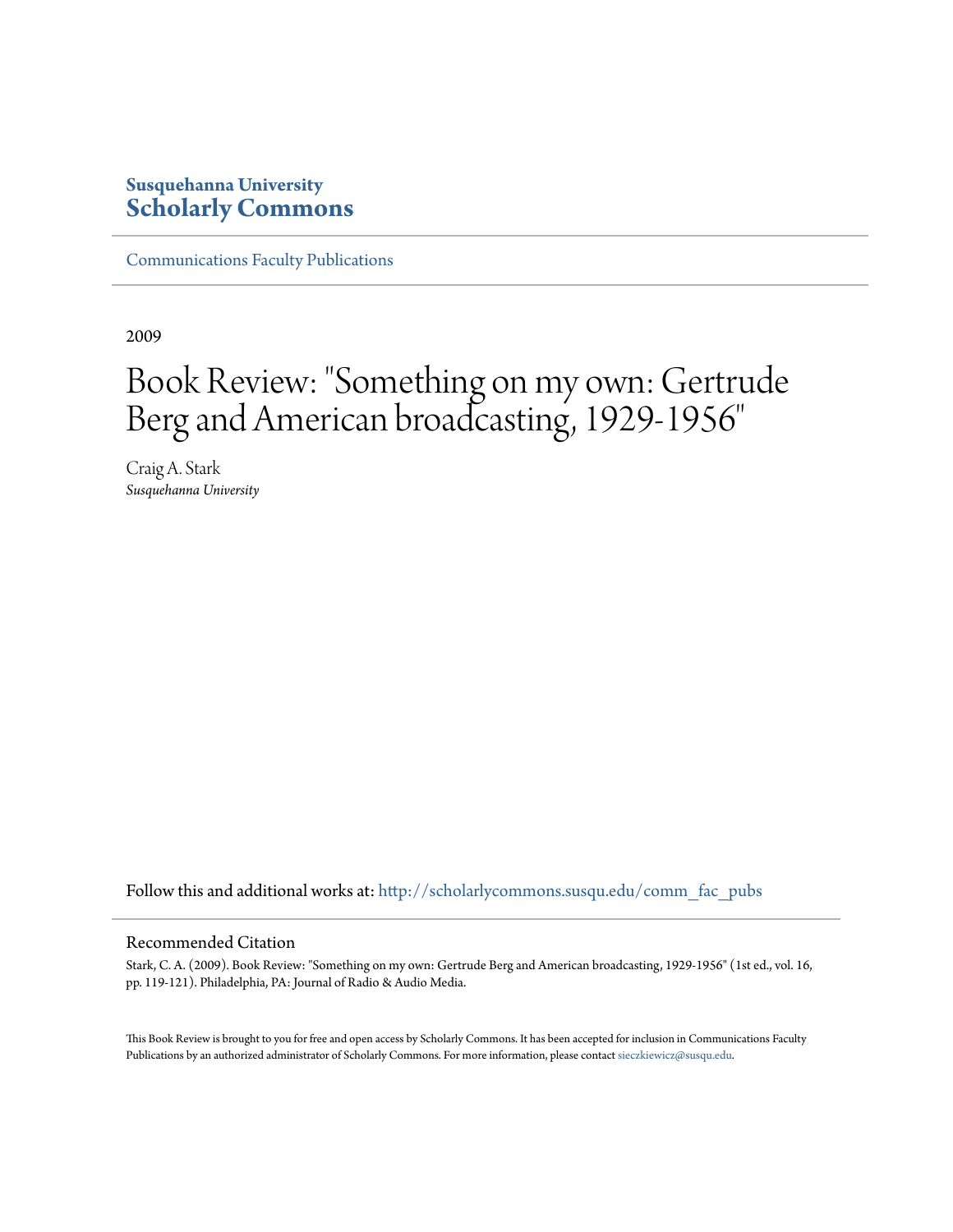Glenn D. Smith's book *Something on My Own: Gertrude Berg and American Broadcasting, 1929-1956* takes an historical look at Gertrude Berg, one of the most prominent, yet seemingly forgotten figures of the early days of American broadcasting. Prominent scholars of broadcasting history will have heard of Berg, but for the rest of us Smith chronicles her life and career in a rich, informative, and entertaining manner.

Berg's fascinating entertainment career began when she was a girl, acting for guests at her father's hotel in the Catskills during the summer. Partly in rebellion to her parents and partly wishing to debunk many stereotypical portrayals of Jews that she saw in the entertainment industry, Berg was determined to produce and develop a program that presented Jewish Americans in a positive, family-friendly light. What she came up with was *The Goldbergs* (originally titled *The Rise of the Goldbergs*), which ran from 1929 to 1944, splitting time between the NBC and CBS radio networks. *The Goldbergs* detailed the trials of a Jewish American family "just trying to get along" during the Great Depression. Berg's character, "Molly", was the matriarch of the family who offered words of wisdom and advice to her two children ("Rosalie" and "Sammy") and her husband "Jake" played by James Waters, who would later be replaced by Philip Loeb.

The program professed to offer no solutions to the day's problems, but it appealed to many listening families who were also just trying to get by. Regardless of their religious affiliation or ethnic heritage, many listeners quickly flocked to the program and made it one of the most popular in radio history. The program's immense popularity became evident just three weeks after its debut when station WJZ received 110,000 listener complaints after Berg could not perform due to a sore throat.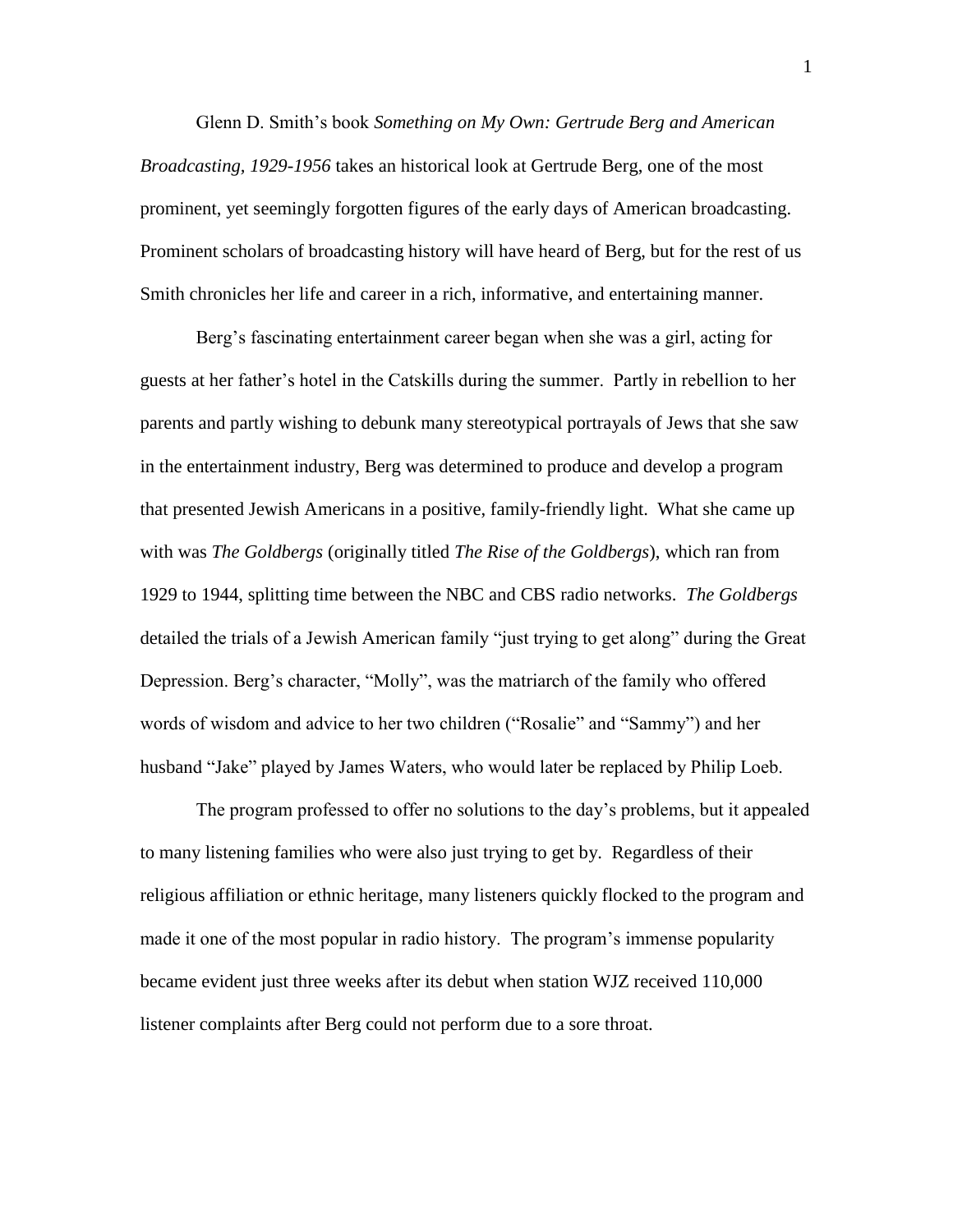When the program was cancelled in 1944, Berg worked tirelessly to develop a television version of *The Goldbergs*. She faced many obstacles finding support for a television version of the program however, and found work both on stage and in minor supporting roles on television. During this time, she continued to write TV scripts for the program and pitched the show to the networks. In 1947 and 1948, during stage productions of *The Goldbergs*, Berg began working with Philip Loeb, the man who would assume the role of "Jake" both on-stage and eventually on-screen. Without spoiling too much of Smith's story, the televised version of *The Goldbergs* debuted on CBS in 1949 after some very daring and masterful negotiations between Berg and network and advertising executives. Major success soon followed the debut of the television program. In 1950, a theatrical version of *The Goldbergs* was produced for Paramount Pictures, and in 1951 Berg received the first Emmy award for Best Actress.

If there is one thing Smith's book is guilty of, it seems he spends a lot of time on various tangents, and Philip Loeb's story is a prime example. Loeb's story itself makes for a fascinating read, and while Smith devotes considerable tome to it, he does Loeb's story justice by providing extensive information on his career while detailing his battles with SISC and HUAC beginning in 1952. Where Smith's work stands out however, is with his ability to tie these tangential stories into Berg's story. While Loeb's dealings with the United States government and the entertainment industry are heart wrenching to read, Smith does the right thing and discusses how they affected Berg and the production of her show. Berg and Loeb were great friends and Berg stuck up for Loeb at her own peril. While Loeb took the brunt of the punishment handed out by the government and the industry (the end result cost him his life), Berg was placed between a rock and a hard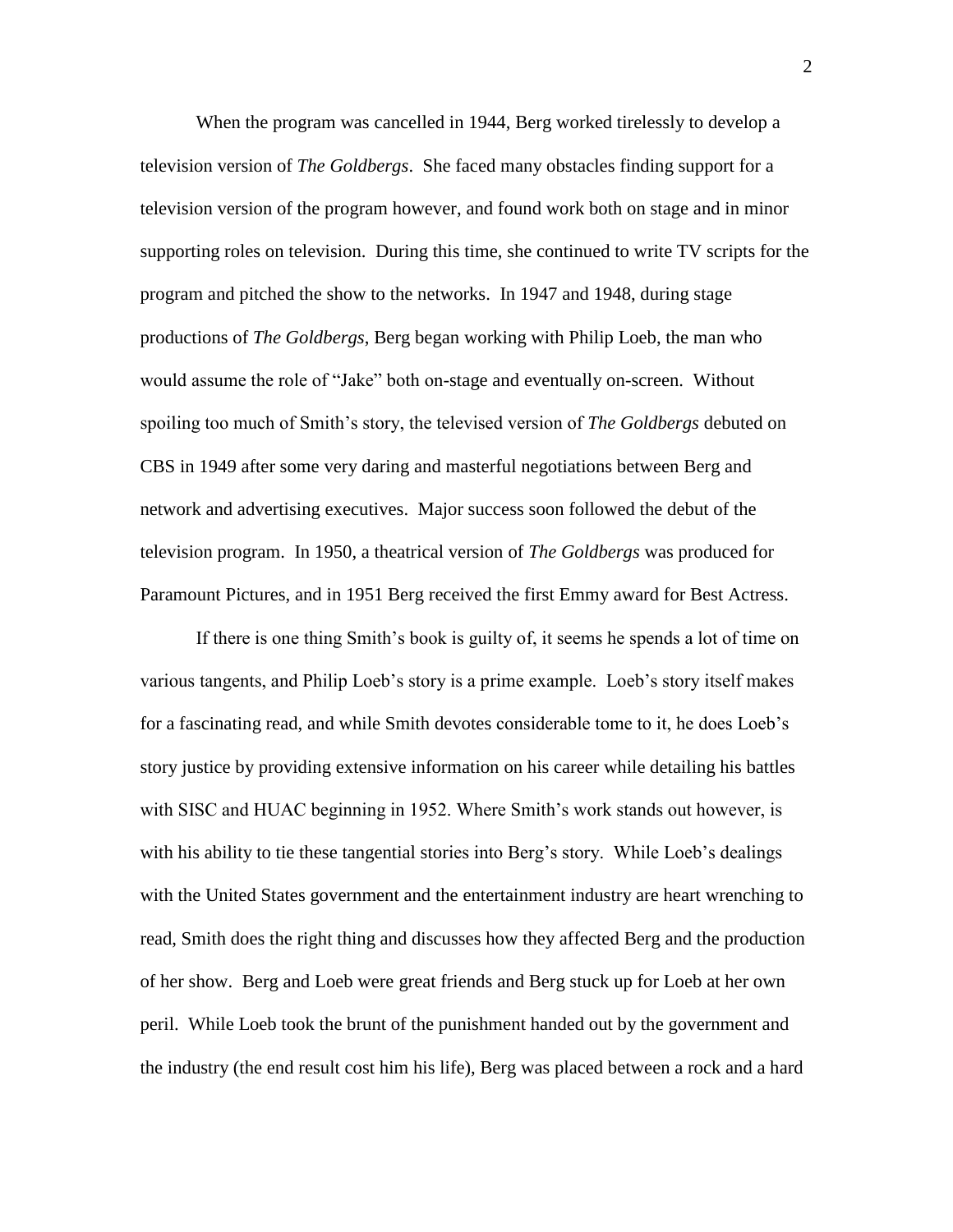place – should she risk her career to protect a true friend who helped her reach her high position in the first place?

*The Goldbergs* lost momentum during the early 1950s and the program's contract with CBS was not renewed. In 1954 Berg signed a contract with the DuMont network but by then it was too late. Not only had the program run out of steam but by this time television production and programming tastes were changing; live production was on the decline and audiences did not seem as interested in the type of stories *The Goldbergs* offered. Additionally, losing the popular Philip Loeb hobbled the program until it was finally canceled by DuMont in 1956.

After the program was cancelled, Berg found steady work and success on the theater circuit (most notably as Mrs. Jacoby in *A Majority of One*) and on television with the program *Mrs. G Goes to College* in 1961. In 1963 Berg was diagnosed with acute bacterial endocarditis after collapsing backstage during a performance; she passed away in 1966.

Smith tells Berg's story with an enthusiastic zeal while writing in a clear, understandable manner. The reader can tell he truly enjoyed working on the project, and that he was very interested in telling Berg's story. This book is probably too topicspecific for general broadcasting history courses, but it could be used at the graduate level. Scholars focusing on women's issues or Jewish-American issues in the early days of broadcasting would also benefit from reading this book.

Overall there are two reasons why Smith's work is an excellent text to consider. First, it tells an important story of one of the less commonly known historical figures of American broadcasting. Gertrude Berg was the first woman to negotiate a contract for a